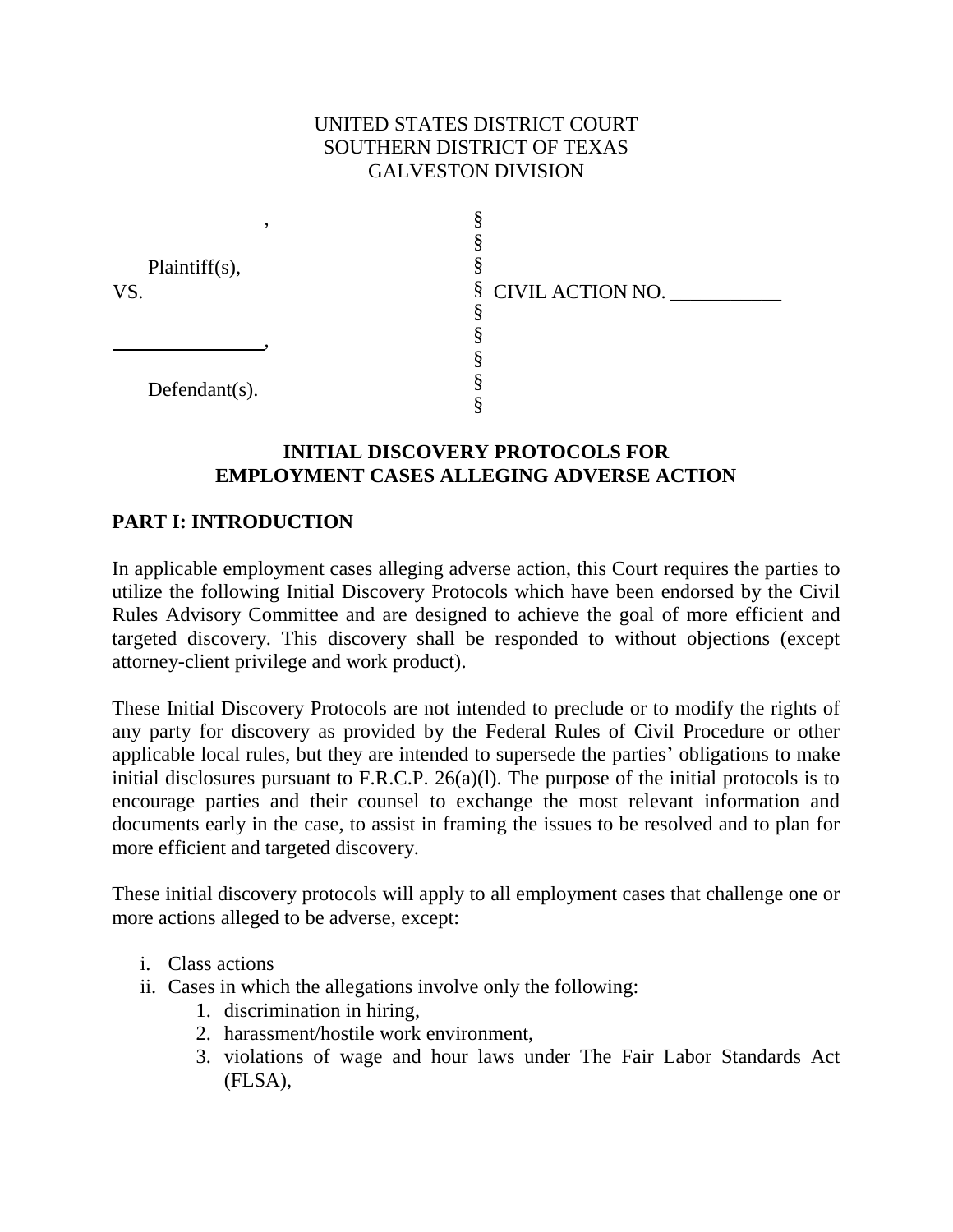- 4. failure to provide reasonable accommodations under the Americans with Disabilities Act (ADA),
- 5. violations of the Family Medical Leave Act (FMLA), and
- 6. violations of the Employee Retirement Income Security Act (ERISA).

Any party who believes that there is good cause why a particular case should be exempted, in whole or in part, from these protocols may seek exemption by motion.

# **PART II: DEFINITIONS AND INSTRUCTIONS**

#### **(1) The following definitions apply to cases proceeding under the Initial Discovery Protocols.**

- a. *Concerning*. The term "concerning" means referring to, describing, evidencing, or constituting.
- b. *Document*. The terms "document" and "documents" are defined to be synonymous in meaning and equal in scope to the terms "documents" and "electronically stored information" as used in F.R.C.P. 34(a).
- c. *Identify (Documents)*. When referring to documents, to "identify" means to give, to the extent known: (i) the type of document; (ii) the general subject matter of the document; (iii) the date of the document; (iv) the author(s), according to the document; and (v) the person(s) to whom, according to the document, the document (or a copy) was to have been sent; or, alternatively, to produce the document.
- d. *Identify (Persons)*. When referring to natural persons, to "identify" means to give the person's: (i) full name; (ii) present or last known address and telephone number; (iii) present or last known place of employment; (iv) present or last known job title; and (v) relationship, if any, to the plaintiff or defendant. Once a person has been identified in accordance with this subparagraph, only the name of that person need be listed in response to subsequent discovery requesting the identification of that person.

# **(2) Instructions.**

- a. For this Initial Discovery, the relevant time period begins three years before the date of the adverse action, unless otherwise specified.
- b. This Initial Discovery is not subject to objections except upon the grounds set forth in F.R.C.P. 26(b)(2)(B).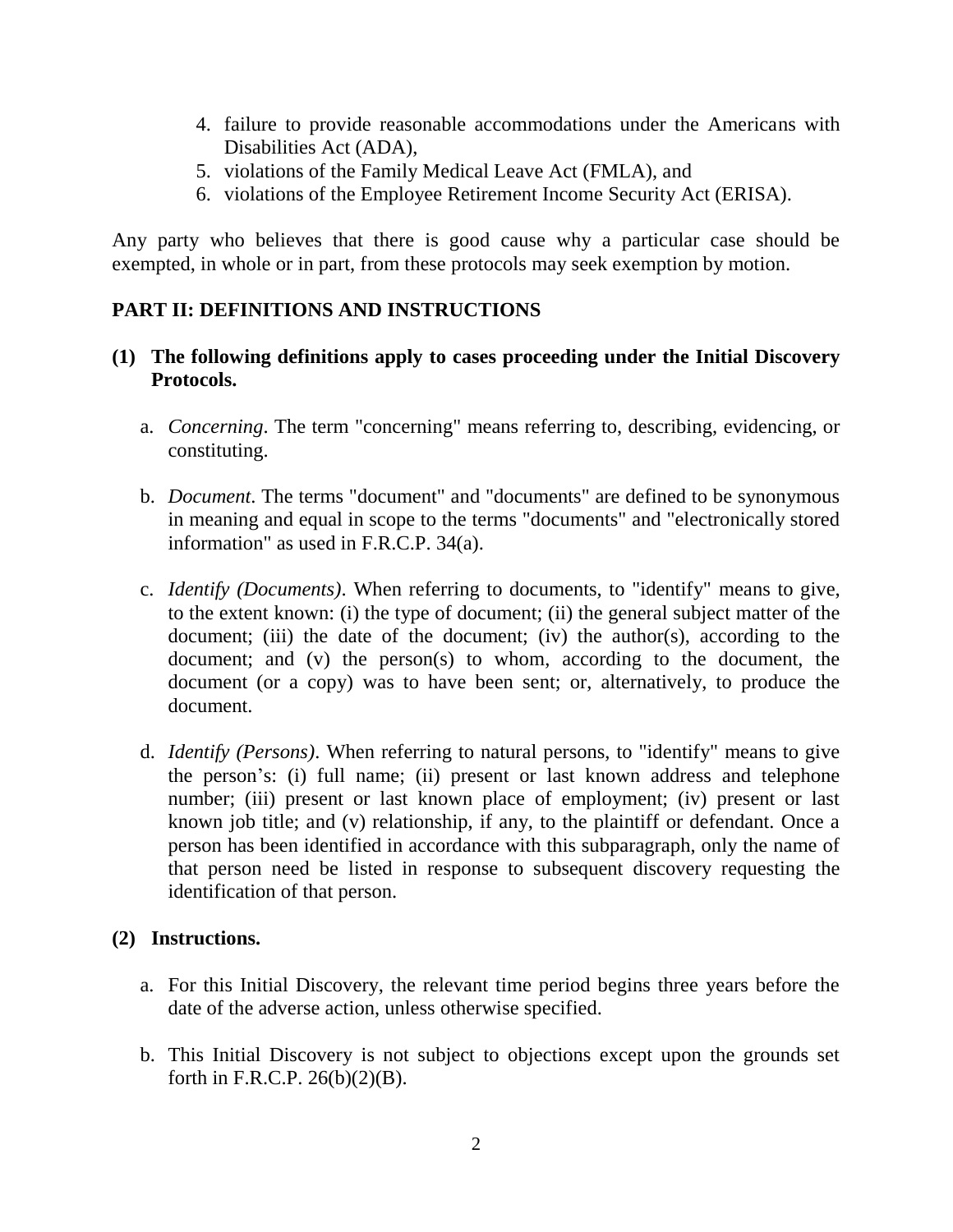- c. If a partial or incomplete answer or production is provided, the responding party shall state the reason that the answer or production is partial or incomplete.
- d. This Initial Discovery is subject to F.R.C.P. 26(e) regarding supplementation and F.R.C.P. 26(g) regarding certification of responses.
- e. This Initial Discovery is subject to F.R.C.P. 34(b)(2)(E) regarding form of production.

# **PART III: PRODUCTION BY PLAINTIFF**

# **(1) Timing.**

The Plaintiff's Initial Discovery shall be provided within 30 days after Defendant has submitted a responsive pleading or motion, unless the Court rules otherwise.

#### **(2) Documents that Plaintiff must produce to Defendant.**

- a. All communications concerning the factual allegations or claims at issue in this lawsuit between Plaintiff and Defendant.
- b. Claims, lawsuits, administrative charges, and complaints by Plaintiff that rely upon any of the same factual allegations or claims as those at issue in this lawsuit.
- c. Documents concerning the formation and termination, if any, of the employment relationship at issue in this lawsuit, irrespective of the relevant time period.
- d. Documents concerning the terms and conditions of the employment relationship at issue in this lawsuit.
- e. Diary, journal, and calendar entries maintained by Plaintiff concerning the factual allegations or claims at issue in this lawsuit.
- f. Plaintiff's current resume(s).
- g. Documents in the possession of Plaintiff concerning claims for unemployment benefits, unless production is prohibited by applicable law.
- h. Documents concerning: (i) communications with potential employers; (ii) job search efforts; and (iii) offer(s) of employment, job description(s), and income and benefits of subsequent employment. Defendant shall not contact or subpoena a prospective or current employer to discover information about Plaintiff's claims without first providing Plaintiff 30 days' notice and an opportunity to file a motion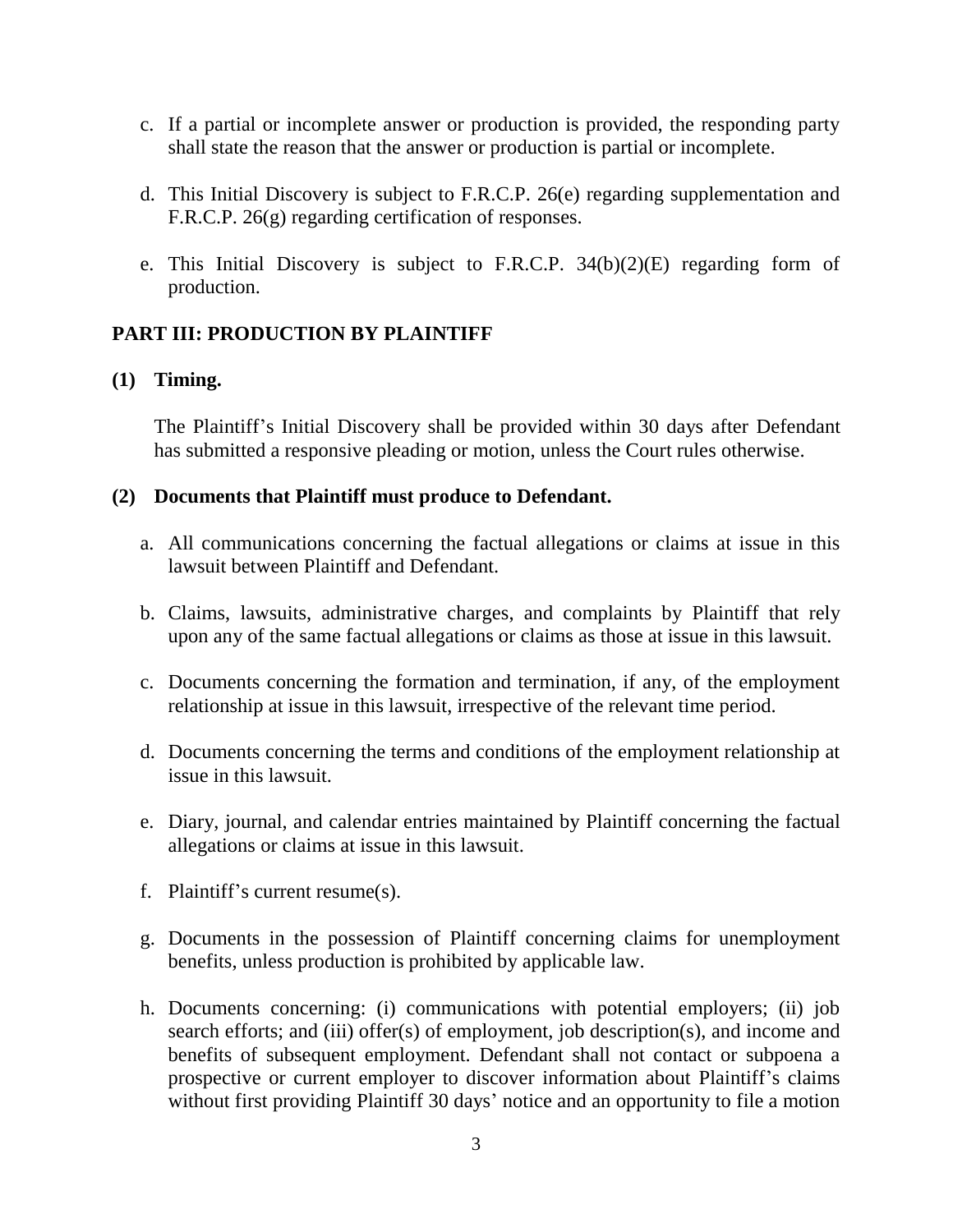for a protective order or a motion to quash such subpoena. If such a motion is filed, contact will not be initiated or the subpoena will not be served until the motion is ruled upon.

- i. Documents concerning the termination of any subsequent employment.
- j. Any other document(s) upon which Plaintiff relies to support Plaintiff's claims.

# **(3) Information that Plaintiff must produce to Defendant.**

- a. Identify persons Plaintiff believes to have knowledge of the facts concerning the claims or defenses at issue in this lawsuit, and a brief description of that knowledge.
- b. Describe the categories of damages Plaintiff claims.
- c. State whether Plaintiff has applied for disability benefits and/or social security disability benefits after the adverse action, whether any application has been granted, and the nature of the award, if any. Identify any document concerning any such application.

# **PART IV: PRODUCTION BY DEFENDANT**

# **(1) Timing.**

The Defendant's Initial Discovery shall be provided within 30 days after Defendant has submitted a responsive pleading or motion, unless the Court rules otherwise.

# **(2) Documents that Defendant must produce to Plaintiff.**

- a. All communications concerning the factual allegations or claims at issue in this lawsuit among or between:
	- i. Plaintiff and Defendant, and
	- ii. Plaintiff's manager(s), and/or supervisor(s), and/or Defendant's human resources representative(s).
- b. Responses to claims, lawsuits, administrative charges, and complaints by Plaintiff that rely upon any of the same factual allegations or claims as those at issue in this lawsuit.
- c. Documents concerning the formation and termination, if any, of the employment relationship at issue in this lawsuit, irrespective of the relevant time period.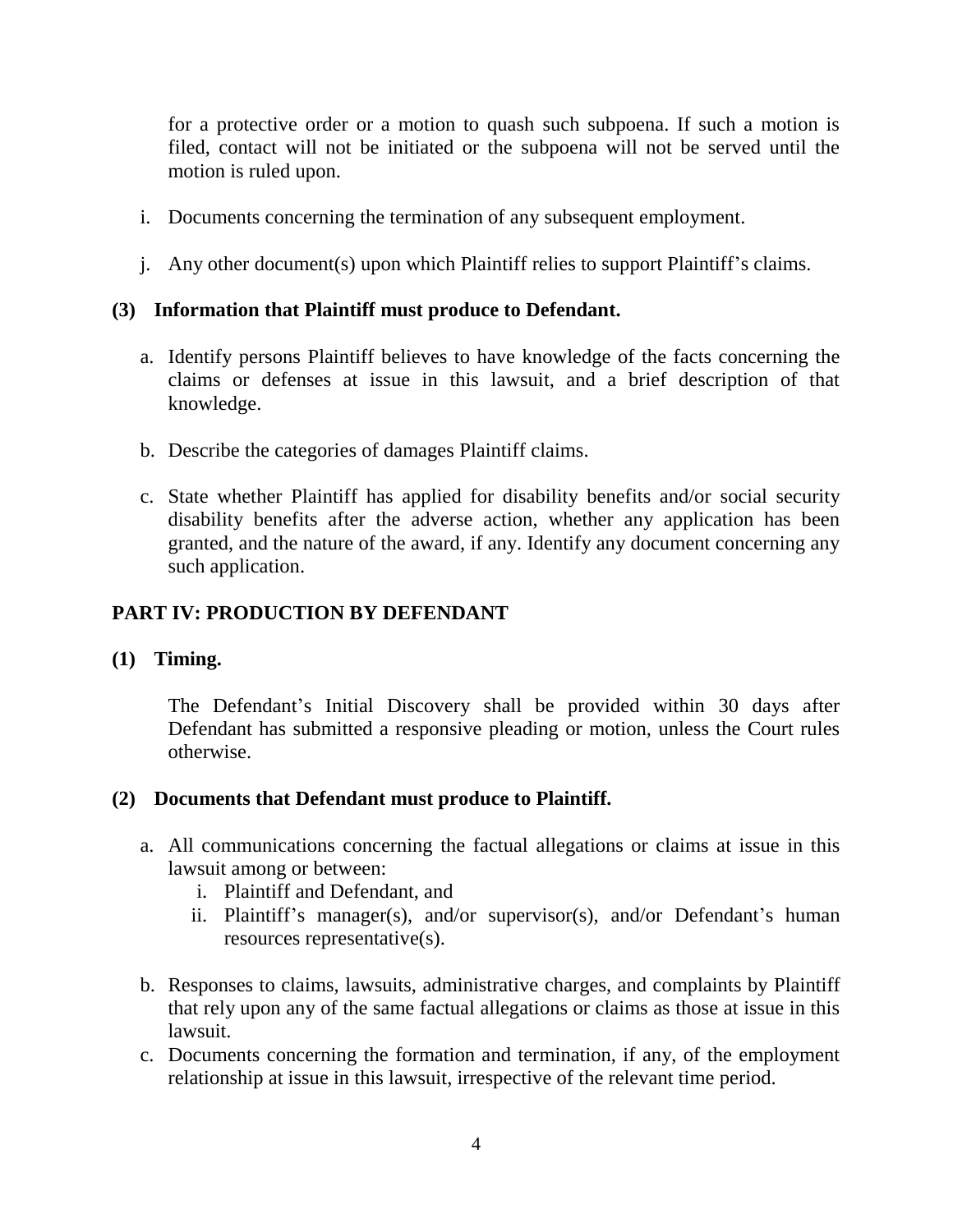- d. The Plaintiff's personnel file, in any form, maintained by Defendant, including files concerning Plaintiff maintained by Plaintiffs supervisor(s), manager(s), or Defendant's human resources representative(s), irrespective of the relevant time period.
- e. The Plaintiff's performance evaluations and formal discipline.
- f. Documents relied upon to make the employment decision(s) at issue in this lawsuit.
- g. Workplace policies or guidelines relevant to the adverse action in effect at the time of the adverse action. Depending upon the case, those may include policies or guidelines that address:
	- i. discipline,
	- ii. termination of employment,
	- iii. promotion,
	- iv. discrimination,
	- v. performance reviews or evaluations,
	- vi. misconduct,
	- vii. retaliation, and
	- viii. nature of the employment relationship.
- h. The table of contents and index of any employee handbook, code of conduct, or policies and procedures manual in effect at the time of the adverse action.
- i. Job description(s) for the position(s) that Plaintiff held.
- j. Documents showing Plaintiff's compensation and benefits. Those normally include retirement plan benefits, fringe benefits, employee benefit summary plan descriptions, and summaries of compensation.
- k. Agreements between Plaintiff and Defendant to waive jury trial rights or to arbitrate disputes.
- l. Documents concerning investigation(s) of any complaint(s) about Plaintiff or made by Plaintiff, if relevant to Plaintiff's factual allegations or claims at issue in this lawsuit and not otherwise privileged.
- m. Documents in the possession of Defendant and/or Defendant's agent(s) concerning claims for unemployment benefits unless production is prohibited by applicable law.